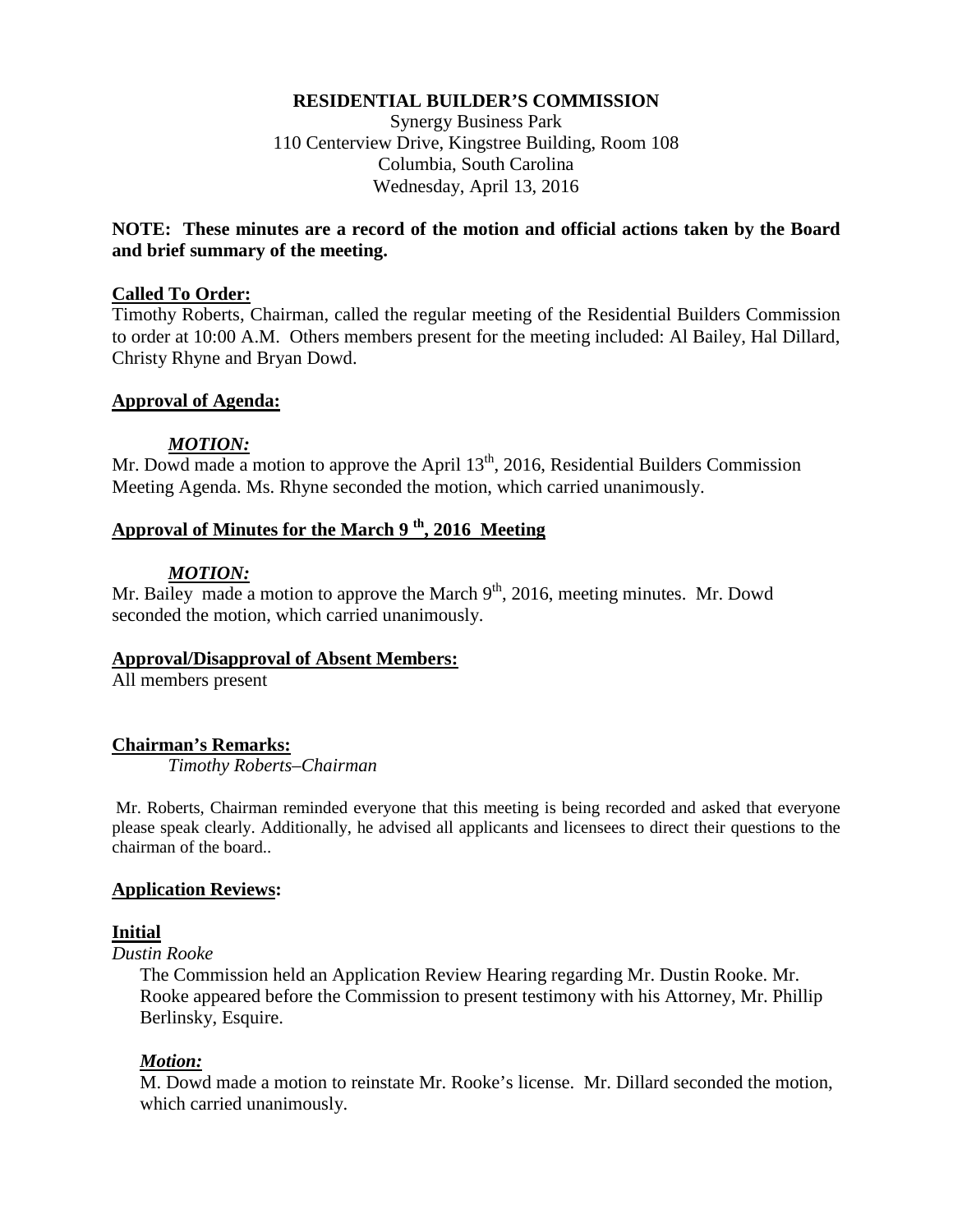### *Billy R. Lee Jr.*

The Commission held an Application Review Hearing regarding Mr. Billy R. Lee Jr. Mr. Lee appeared before the Commission to present testimony, and he waived his right to counsel.

# *Motion:*

Mr. Bailey made a motion to allow Mr. Lee to sit for the exam. Mr. Dillard seconded the motion, which carried unanimously.

## *Abraham Christian*

The Commission held an Application Review Hearing regarding Mr. Abraham Christian. Mr. Christian appeared before the Commission to present testimony, and waived his right to counsel.

# *Motion:*

Mr. Dillard made a motion to enter into Executive Session to received legal advice regarding Mr. Christian's application. Mr. Dowd seconded the motion, which carried unanimously.

### *Motion:*

Mr. Bailey made a motion to exit Executive Session after receiving legal advice regarding Mr. Christian's application. Mr. Dowd seconded the motion, which carried unanimously.

### *Motion:*

Mr. Dillard made a motion to allow Mr. Christian to stand for the exam. Mr. Dowd seconded the motion, which carried unanimously.

# *Ziad Hilal*

The Commission held an Application Review Hearing regarding Mr. Ziad Hilal. Mr. Hilaa appeared before the Commission to present testimony, and he waived his right to counsel.

# *Motion:*

Ms. Rhyne made a motion to allow Mr. Hilal to sit for the exam. Mr. Bailey seconded the motion, which carried unanimously.

# *Thomas Satter*

The Commission held an Application Review Hearing regarding Mr. Thomas Satter. Mr. Satter appeared before the Commission to present testimony, and he waived his right to counsel.

# *Motion:*

Mr. Bailey made a motion to allow Mr. Satter to sit for the Exam. Mr. Dillard seconded the motion, which carried unanimously.

# *Jason Fernandes*

The Commission held an Application Review Hearing regarding Mr. Jason Fernandes. Mr. Fernandes appeared before the Commission to present testimony, and he waived his right to counsel.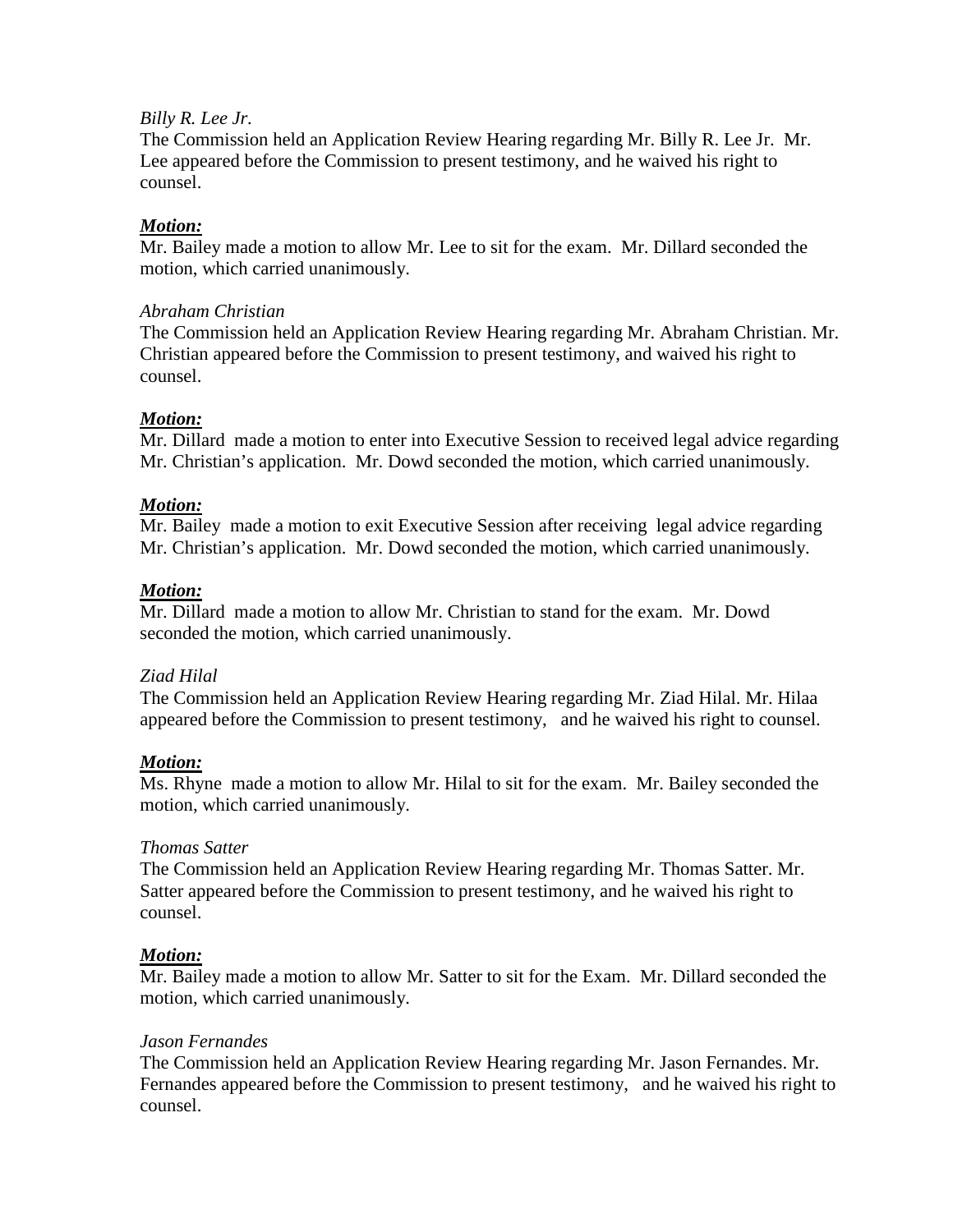### *Motion:*

Mr. Bailey made a motion to allow Mr. Fernandes to sit for the exam. Mr. Dillard seconded the motion, which carried unanimously.

### *Michael Aldridge*

The Commission held an Application Review Hearing regarding Mr. Michael Aldridge. Mr. Aldridge appeared before the Commission to present testimony, and he waived his right to counsel.

## *Motion:*

Mr. Bailey made a motion to deny Mr. Aldridge's request at this time due to lack of experience. Mr. Dillard seconded the motion, which carried unanimously.

### *Frederick Schroder III*

The Commission held an Application Review Hearing regarding Mr. Frederick Schroder III. Mr. Schroder appeared before the Commission to present testimony, and he waived his right to counsel.

### *Motion:*

Mr. Dillard made a motion to allow Mr. Schroder to sit for the exam. Mr. Dowd seconded the motion, which did not carry unanimously, Mr. Bailey opposed.

#### *Dustin Atkinson*

The Commission held an Application Review Hearing regarding Mr. Dustin Atkinson. Mr. Atkinson did not appeared before the Commission to present testimony.

# *Motion:*

No motions were made.

#### *Thomas Alston*

The Commission held an Application Review Hearing regarding Mr. Thomas Alston . Mr. Alston appeared before the Commission to present testimony, and he waived his right to counsel.

#### *Motion:*

Mr. Dowd made a motion to approved Mr. Alston's specialty registration. Mr. Bailey seconded the motion, which carried unanimously.

#### *Brian Beach*

The Commission held an Application Review Hearing regarding Mr. Brian Beach. Mr. Beach appeared before the Commission to present testimony, and he waived his right to counsel.

# *Motion:*

Mr. Bailey made a motion approve Mr. Beach's specialty registration. Mr. Dowd seconded the motion, which carried unanimously.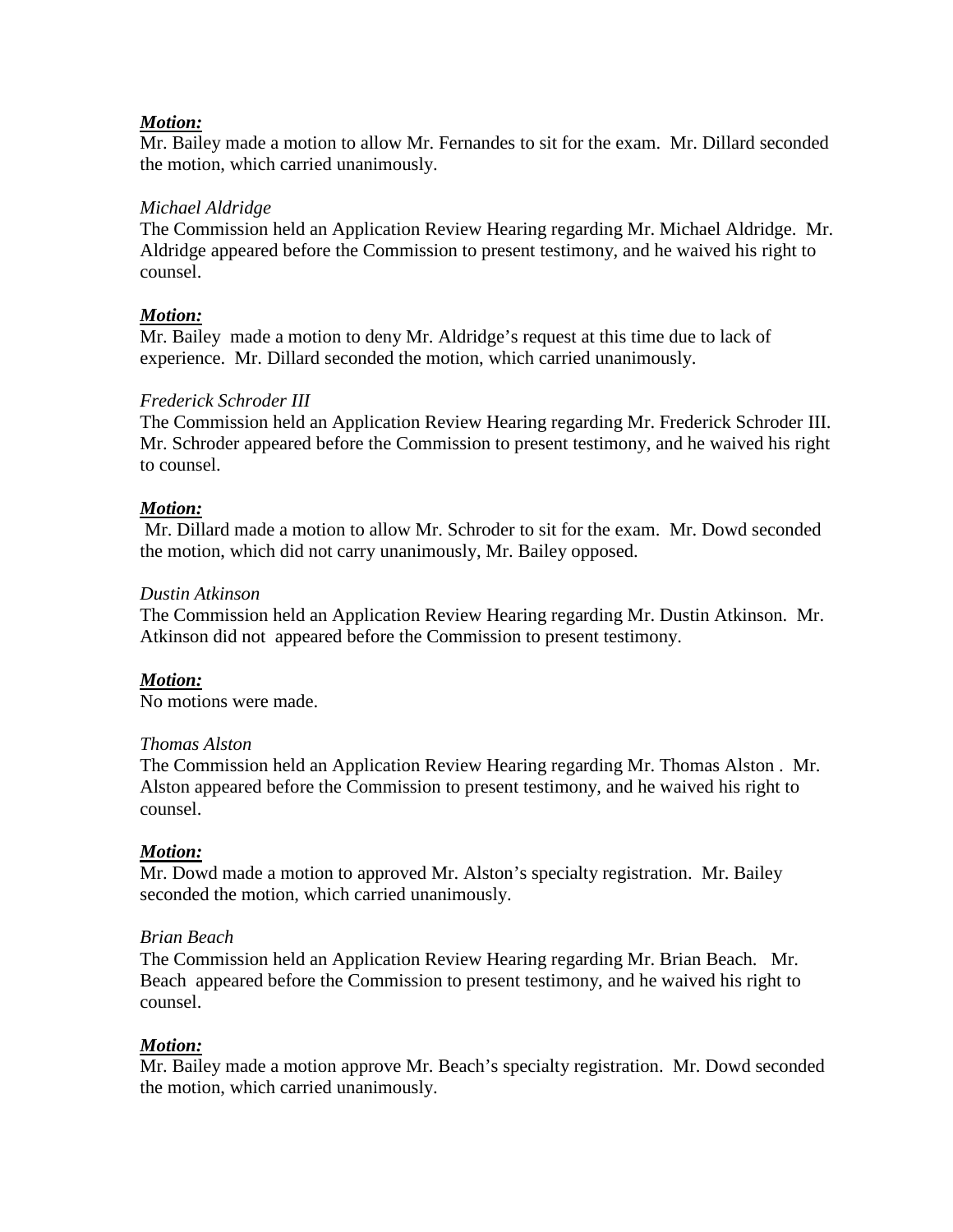### *Waldemar Perez*

The Commission held an Application Review Hearing regarding Mr. Waldemar Perez. Mr. Perez appeared before the Commission to present testimony, along with his counsel, Mr. Justin Kata, Esquire.

### *Motion:*

Mr. Bailey made a motion to reinstate Mr. Perez's license with the condition that the disposition of the criminal charges be sent to administrator once adjudicated. Mr. Dowd seconded the motion, which carried unanimously.

#### *Lance Burt*

The Commission held an Application Review Hearing regarding Mr. Lance Burt. Mr. Burt appeared before the Commission to present testimony, and he waived his right to counsel.

#### *Motion:*

Mr. Dowd made a motion to approve Mr. Burt's reinstatement with the condition that he continues to maintain payment arrangements with SC Federal Credit Union. Ms. Rhyne seconded the motion, which carried unanimously.

#### *Joe Thomas*

The Commission held an Application Review Hearing regarding Mr. Joe Thomas. Mr. Thomas appeared before the Commission to present testimony, and he waived his right to counsel.

#### *Motion:*

Mr. Bailey made a motion to reinstate Mr. Thomas specialty registration once he provides proof of the tax lien expungement and letter from his attorney regarding the status of lawsuit regarding a foreclosure case . Mr. Dillard seconded the motion, which carried unanimously.

#### *John Howell*

The Commission held an Application Review Hearing regarding Mr. John Howell. Mr. Howell appeared before the Commission to present testimony, and he waived his right to counsel.

#### *Motion:*

Mr. Dowd made a motion to allow Mr. Howell to re-sit for the HVAC exam. Ms. Rhyne seconded the motion, which did not carry unanimously, Mr. Bailey opposed.

#### **Final Order Hearings:**

*John Cornett , Case #2013-599* The Board held a Final Order hearing regarding Mr. William Brown.

#### *MOTION:*

Ms. Rhyne made a motion to continue until proof of service could be verified. Mr. Dowd seconded the motion, which carried unanimously.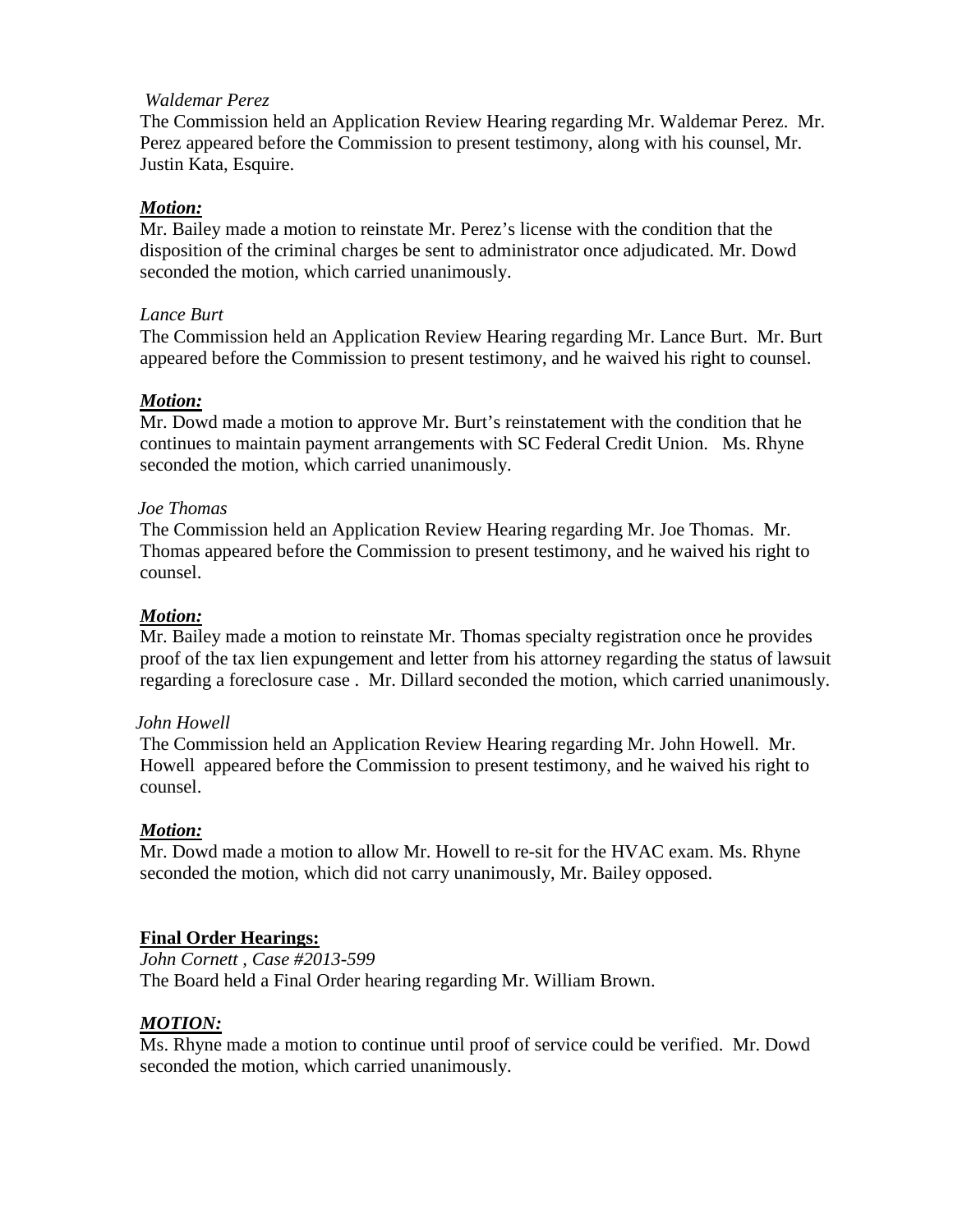# *Timothy Medlin Case# 2015-142*

The Board held a Final Order hearing regarding Mr. Timothy Medlin.

## *MOTION:*

Mr. Bailey made a motion to uphold the hearing officer's recommendations. Mr. Dillard seconded the motion, which carried unanimously.

#### *Kelsey Adams Case# 2015-190*

The Board held a Final Order hearing regarding Mr. Kelsey Adams.

## *MOTION:*

Mr. Dowd made a motion to uphold the hearing officer's recommendations. Mr. Dillard seconded the motion, which carried unanimously.

#### *Ryan Cunningham Case# 2015-252*

The Board held a Final Order hearing regarding Mr. Ryan Cunningham. Mr. Bailey recused himself due to his service as the hearing officer.

### *MOTION:*

Mr. Dowd made a motion to uphold the hearing officer's recommendations. Mr. Dillard seconded the motion, which carried unanimously.

#### *Charles McNair Case# 2015-251*

The Board held a Final Order hearing regarding Mr. Charles McNair. Mr. Bailey recused himself due to his service as the hearing officer.

# *MOTION:*

Mr. Dillard made a motion to uphold the hearing officer's recommendations. Mrs. Rhyne seconded the motion, which carried unanimously.

#### *David P. Fautley Case# 2014-354*

The Board held a Final Order hearing regarding Mr. David Fautley. Mr. Bailey recused himself due to his service as the hearing officer.

# *MOTION:*

Mr. Dowd made a motion to uphold the hearing officer's recommendations. Mrs. Rhyne seconded the motion, which carried unanimously.

# **Memorandum of Agreement:**

*James Marlow Case# 2015-520*

Mr. James Marlow appeared before the commission and waived his right to counsel. Erin Baldwin, Esq. represented the State. Ms. Baldwin requested that the Board accept the Memorandum of Agreement (MOA).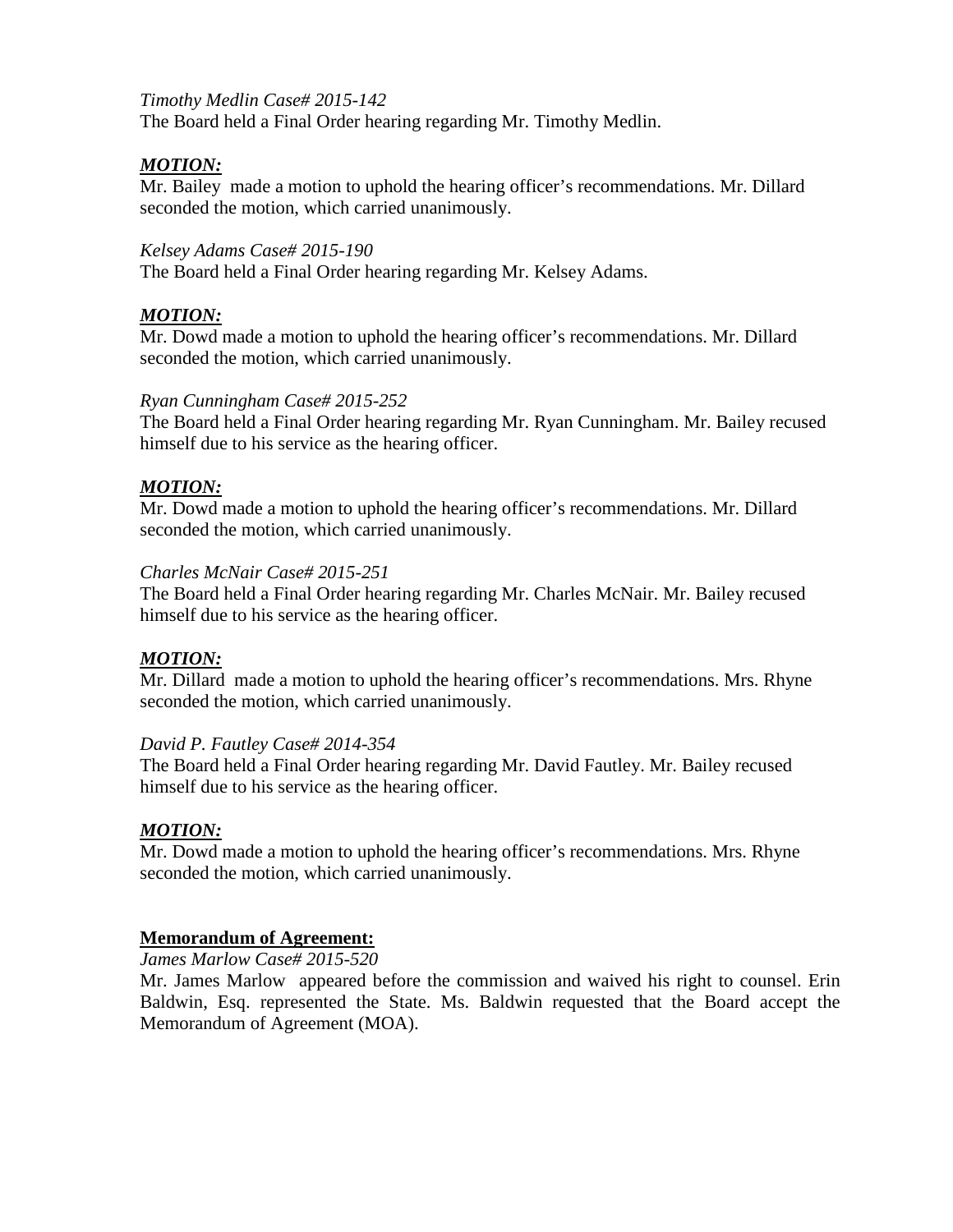## *MOTION:*

Mr. Bailey made a motion to accept the Memorandum of Agreement with a fine of \$500.00 (\$250.00 for each of the two violations) Mr. Dowd seconded the motion, which carried unanimously.

### *Stephen Tilton Case# 2015-297*

Mr. Stephen Tilton appeared before the commission along with his attorney, Mr. John Pinkney, Esquire. Mr. T. Kyle Tennis, Esq. represented the State. Mr. Tennis requested that the Board accept the Memorandum of Agreement (MOA).

# *MOTION:*

Mr. Bailey made a motion to accept the Memorandum of Agreement with a fine of \$500.00 for violation of S.C. Code Ann. §40-01-110(1) (a0 ( 1976, as amended) and no fine for §40- 59-110 (1976, as amended) Mr. Dowd seconded the motion, which carried unanimously.

### *Mr. Bobby Manning Case# 2015-203*

Mr. Bobby Manning appeared before the commission and waived his right to counsel. Erin Baldwin, Esq. represented the State. Ms. Baldwin requested that the Board accept the Memorandum of Agreement (MOA).

### *MOTION:*

Mr. Dowd made a motion to accept the Memorandum of Agreement with a total fine of \$2,000.00 (\$500.00 for each of the four violations) to be paid within 90 days and a letter of reprimand. Ms. Rhyne seconded the motion, which carried unanimously.

#### *Administrator Remark's*

Janet Baumberger, Administrator for the Residential Builders Commission, presented the Commission with a Draft copy of Specialty Contractors Affidavit of experience for the Commissioners to review for possible future implementation. The Commissioner discussed the reference letters currently required of the applicants should show a signature, address and phone number of the individual making the reference.

# **ODC Report – Ms. Erin Baldwin**

*Erin Baldwin, Assistant Disciplinary Counsel* Ms. Erin Baldwin, Assistant Disciplinary Counsel, appeared to present the information to the Commission regarding the ODC quarterly report. Open Cases- 133 Pending Actions- 60 Pending ALC Hearing-3 Citation Appeal- 4 Pending Advice Action- 0 Pending CA/MOA- 25 Pending Panel Hearing- 25 Pending Board Hearing -15 Pending FO- 0 Appeals- 1 Closed Cases from 1/11/16 to 4/8/16 - 30

# **OIE Report – Mr. Todd Bond**

*Todd Bond, Chief Investigator of OIE*

Mr. Todd Bond, Chief Investigator, appeared to present the information to the Commission regarding the OIE monthly report.

Complaints Received - 187 Active Investigations -99 Closed Cases – 127